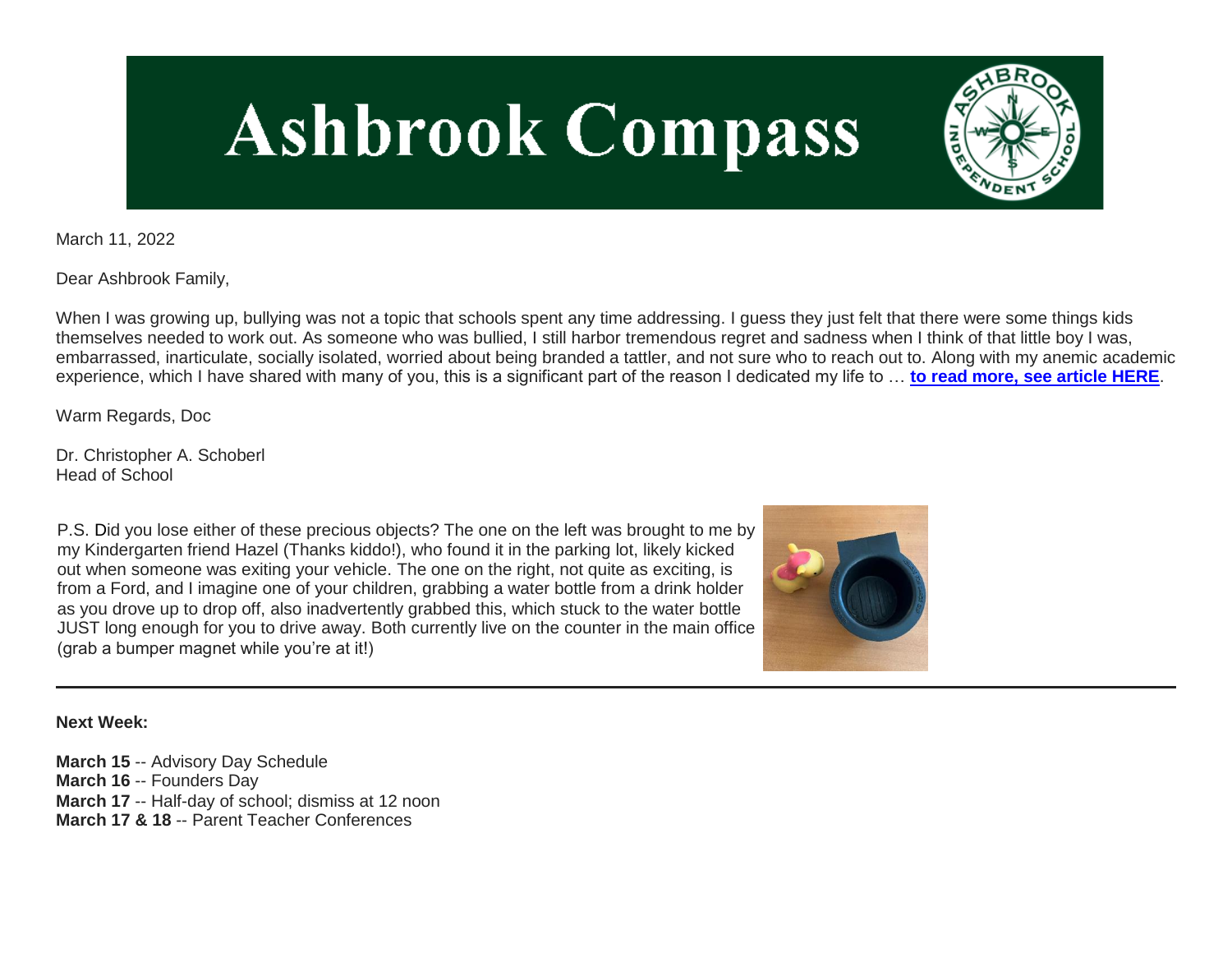**Upcoming Dates:**

**March 21-25** -- Spring Break **March 31** -- Admissions Open House, 3:30 - 5 pm **April 1** -- Parent Connection Night Tag Sale Preview (based on your interest) **April 2** -- Tag Sale fundraiser

*Save the date: May 14, Celebrate Ashbrook at the Corvallis Club! More details below.*

**[School Year Event Calendar](http://link.mystudentsprogress.com/ls/click?upn=n7jYKe39nC4PrVAw2BzaOolgU5XUleaJ61qfvNJxTW3uoi8RFzNYUfSc1qXdqajA34djZWrxIBJBxzp2whbybvqIYp3dDOkCDgKesziBdCm1u7J5UB6bwQicng-2BhFj8jm5vDG0tBEB0sO-2FO3RXilW8Csk5oOSfGUUXvh5WSdqhvDojIY5znyF-2BOYIJP1WK6BFZ21_1PndbFfBoQGSZbxwXHHEexw3B2F0fG-2BUmuXm6a-2BX-2BzvEP6uN6HuivDfq6Rfq-2FMUBN0VD3TCW6EtWrSJWwB4aHd9ZortprbveAR-2BdJQXkHm9DG7iEDPWaXeHvzvEdRcnPBCCfx8iLmTOMYokdBdcd7ZziXLJyVP8Q8OG-2B4Oc-2BIPzA3vJW6zYTTbnGbCRRSRkzyFV1HbnUneMgDzBtkN4dFkcopJKbOcG1vyYv29a8yp3SKOXjKN4XEvUO5hv4oJb8-2BQ-2FM7iKNlDHavTTh-2BbkeC6bcuhhe3-2BjgvwH5sHQb-2BdVsPjIjagwB1GbsanlHmiEhe5em6q4W3pw1WdueizoLq0-2Bd1yCg0aW7fJGKJo4Uw9kiQp-2FGwnCFLNpVMoc0KsbTz0DSukqg3PI4DYuMMJg4Xewxl-2B2M9PYBySxpD3m6YRWZ7WnQWPQd03tWSacznyV1)**

**[Family Volunteer Opportunities](http://link.mystudentsprogress.com/ls/click?upn=VpBe6Z9t6RkEC4qAoQCerkRqVNRJCi4SE2bZPjoSvlxSlLFpfnUYhuutAutUGnBh84nj-2BJvhJlx1K1dJMDDqBY1qLZ1O0nCcHebienBZj-2BKxsXBin-2FugM50Q-2FqN8cLG3Urd1ZQzGcMWtkFleXRzacA-3D-3DuRvz_1PndbFfBoQGSZbxwXHHEexw3B2F0fG-2BUmuXm6a-2BX-2BzvEP6uN6HuivDfq6Rfq-2FMUBN0VD3TCW6EtWrSJWwB4aHUzhbrqPQPT-2BUreWBbGIHthCypUXeMvCg2HXUFRQbg1jBRvnnw8huZ117oOTe8IR5gfVH8nRISLemFeGxWFKXvZw0-2BhgJwhDaoPuP0Qtn2DwFVoVxx5Ht-2BtzHIQRJ135V7Mp-2B6wPUflh11NsTpFuVxSbC6MNMWesFiEThWF5zQQSVf7uUHEzkhVnaa7S9qyKXQeZ2zRmZ-2B4zQFb2vKM6yROvwhzUjce30uNGfKRaRS9dsXpq-2B8pX7fX0jStqU-2BP7jH14eOUMLDAvMADH9igpQ0kh7jIYUw9V4zR-2FM1lzViZJ8IlQ-2FbIdHWlyFogK4byfJdIanBaQn3YxeDQK4PnXLY5MyFCkHIqn1Sj71F1e8lCS) -- 11 opportunities available!**

## **Parent Teacher Conferences are next week**

March 17th - Half day of school - conferences start at 1:00 pm March 18th - No school day - conferences start at 8:00 am

**HERE** is the folder with the sign-up sheets for each department. (link removed) Remember to scroll to the next tabs at the bottom of each sheet to find each teacher's sign-up sheet.

## **Admissions and Enrollment Updates**

## **Re-enrollment**

The 2022-2023 enrollment season has started! You should have received an email with enrollment steps for the 22-23 school year. Here are some additional documents for your reference as you plan for the new year. Please remember to read the Family Handbook, sign the enrollment contract, and then pay the deposit in MSP in order to finalize your student's enrollment.

- **[2022-23 Payment Options Summary](http://link.mystudentsprogress.com/ls/click?upn=n7jYKe39nC4PrVAw2BzaOolgU5XUleaJ61qfvNJxTW3uoi8RFzNYUfSc1qXdqajA34djZWrxIBJBxzp2whbybvqIYp3dDOkCDgKesziBdClkeFpPmgMGrgcxNe5TC96odu91tl93IdUb7rzqL2LYFtC2am-2BBIM47dCls51qjeV0-3DQAcd_1PndbFfBoQGSZbxwXHHEexw3B2F0fG-2BUmuXm6a-2BX-2BzvEP6uN6HuivDfq6Rfq-2FMUBN0VD3TCW6EtWrSJWwB4aHUSuiXYbMZ0AbBt8oIhu5TzvqBC0Z84XcnNvwonjSPlqF7qboWo2y6By90rbVZI3d-2BNSDly-2FBqU9ZIo-2Fa0ovFgvIecwAOvx41zEb-2BQaK6L-2ByGfaOXdXG8sSJNng7d9xnHuRDB9-2Fsr4Gov28oXvontDG9UtU8FqpDxKoLT-2FQJSsfXAKNFVpBf4JnL-2FU2m9pBzqZnAuO4tupfo5iWvLXp3N-2B0wgxg0yhsdMqHsuX5b0aEcOTnzrQIOxuj-2BHI-2BJoovzacrKGZDyAtyjehW1OlNCnsrZ32xIjsCzwvGTPZuA-2FBf7kgDCEt31-2FqTGmBQIFnt1wE3-2ByWOh85fhqNEPlqZEIVkOYj5MEyBOyeOrKp5TLR-2FS)**
- **[2022-23 Dewar Tuition Insurance leaflet](http://link.mystudentsprogress.com/ls/click?upn=n7jYKe39nC4PrVAw2BzaOolgU5XUleaJ61qfvNJxTW3uoi8RFzNYUfSc1qXdqajA34djZWrxIBJBxzp2whbybvqIYp3dDOkCDgKesziBdCmKv7ixhdviv-2FmwC44NqeRkEpR0EqlRFDbLPP4oUBY3JgS-2BxTIUAg9pOXjNuHrG2gHW4aOlWy1OxP4JzdIN-2Fgxfug8l_1PndbFfBoQGSZbxwXHHEexw3B2F0fG-2BUmuXm6a-2BX-2BzvEP6uN6HuivDfq6Rfq-2FMUBN0VD3TCW6EtWrSJWwB4aHWSF0sYGD7phm53l9xiPkhIIr66w51-2FSyfaOsDy5n-2FA7gELswMvAddFfkkwUu64kwa7N16zgSYL5ygNKbpk3CuoHrfuRO-2BmZ2Oo5UsUbFOrDa8hI-2Fe12x-2BdIANh-2FBL-2BKIgiBZWY-2BW97QMwO5T6gIkrh2idnQpLD1oN7QxlgQod80BU-2B3s05ZeJqllWV7WMlPuxiW-2FgxJ8FhhldGUsh0Tg12BQcIlfpDzMgP0FtPghJelDLGwcUbxoYki2GSRIyujj680rOx56l03FlSpT0VExXlGdqJ5ULcP6w-2Fssjy5Sw3rT0kOiOI6-2FAasdG4RYc-2FCzprTmwOvB3GNYIwgqc0-2BtY5bvCuiwhagEvbhkIK5-2FUEJ)**
- **[2022-23 After School Program Registration](http://link.mystudentsprogress.com/ls/click?upn=n7jYKe39nC4PrVAw2BzaOolgU5XUleaJ61qfvNJxTW3uoi8RFzNYUfSc1qXdqajA34djZWrxIBJBxzp2whbybvqIYp3dDOkCDgKesziBdCk2zoL69EF1elapRVEFs9mzF3f9wmKGKZgVh2d6-2F4A-2BgVLXq8Q8Acmh7jJG-2BzjCzXs-3DP6kE_1PndbFfBoQGSZbxwXHHEexw3B2F0fG-2BUmuXm6a-2BX-2BzvEP6uN6HuivDfq6Rfq-2FMUBN0VD3TCW6EtWrSJWwB4aHcaU5G9iicamtSTH-2F0G1S5fC1LaZ4cx-2FUE5qT1eim-2FUckp-2FLNNgg-2B33qVWD2aQRNz6-2FVNfyiD7qjxpLL04BpCg890qI0AvUaN7vnKZrFBImz-2F3miAR9xXv7mtThpV37yPQeEn55fL6hVhcCQUZI6iJZcqvizEHnXQxIf1tgKc2It3jLaSq3x9LpQbrbyeiHsJ5yndBwKsVyygkjDBWendMviKpN0AzEjR2TZ7CG3G67RTQJZec3kqG2gJAomePTyGq1DnhzQY8qja2eDcPFnx9JQoSBovoGpq-2FOGw94mg47Gh-2Bt1gx9JetMEVvnFXsAmGe-2BW-2FSOkdg9uVfBugCFAGPb3xAuPCj176EraHiUBVq8D)**
- **[2022-23 Ashbrook Family Handbook](http://link.mystudentsprogress.com/ls/click?upn=n7jYKe39nC4PrVAw2BzaOolgU5XUleaJ61qfvNJxTW3uoi8RFzNYUfSc1qXdqajA34djZWrxIBJBxzp2whbybvqIYp3dDOkCDgKesziBdCm10y3DaewIztvYnTmbtKZrSM7zgMXMbd3vUX54N4ULGmQauK03d1W1q-2BxdA-2FDSbp8-3DKADS_1PndbFfBoQGSZbxwXHHEexw3B2F0fG-2BUmuXm6a-2BX-2BzvEP6uN6HuivDfq6Rfq-2FMUBN0VD3TCW6EtWrSJWwB4aHbIJ2Gre6S8cvhEUDFgwCaK4usxBfxcyw1gZ1DGI6iTWuyiyuXCL53hsqUm0PvrT8ltRw65d96ArHCVkxLz8TneDH6q8ErYeNFAq-2ByDjJ1uOUq7dsVpLHAjdN01zMVIa6LkMrxDGGYX6-2Fzb0Ulz1waclZX9pJ-2BDb5nb2il4hmm8SonjmssmB8vu1ZtNN3QZ6QjgdZpv-2BMeOGsHwiCl3JQimEEPZ9jLc2mprjb4bEv6KMmQ4CWgfJda4H4-2Fdrf2JtwvyV36dHGg4wPzNSU6N2I-2BPEEpKeYnSDutZtrdR7LFs8PzpJvbUolKapEo3DBRfVffb-2FjFCYRvL1HiY5CxK89hQx5pTruoVjOWZ3IdRbqZx4)**

## **Enrollment Deadlines**



We have a very healthy application pool for the 22-23 school year! We will be making decisions for new admissions and processing applications on a rolling basis. Once a class is full we will be developing a wait pool. It is important for us to know how many spots we will have available for eligible students. According to the enrollment contract, *Ashbrook needs to know by April 29th* if your family is deciding to enroll for the 22-23 school year. See the timeline for enrollment below:

4/13 - **[Financial aid applications](http://link.mystudentsprogress.com/ls/click?upn=9NFJldv80hP-2FMIbgvz91YTw-2FPeGAX3zaZ-2B6BOjUQoz1zpnNqwRVnkmgZdHIWb6xciuP9_1PndbFfBoQGSZbxwXHHEexw3B2F0fG-2BUmuXm6a-2BX-2BzvEP6uN6HuivDfq6Rfq-2FMUBN0VD3TCW6EtWrSJWwB4aHb2EQdq67YlRR9D-2FgXWsDsuRnqWixlz0X7EbenBDq0QRrxpnqfZZxXgOveCgzv3e6P0VzMM-2ByHeT0nTQKAPEjJ6YivvcWWved8wKOYQYj2nMGh5AH618N-2FA35z1o1n9qHnri9UCls3jfhPocfCzvR8-2B6p3aMHedDp55RFNOoFSpMmU-2BQoXtWRsU2bCI-2B6SDirJmB03rmuJ0ZFe0LQ1N4V7z-2Frxl0VPjOyy02KaHHDX0F8i-2FDJP3m00-2F5LIo1GnT3rzE9osufuGmmpGwkZFqqfZTRxWqMKNcniBPybmNJEn1Y3tA2SdGIz62mqK6r5Dj-2Fd4gap9UTv62HPmPrU-2FNuUtq8XWumC4igfpopaZcur48F)** due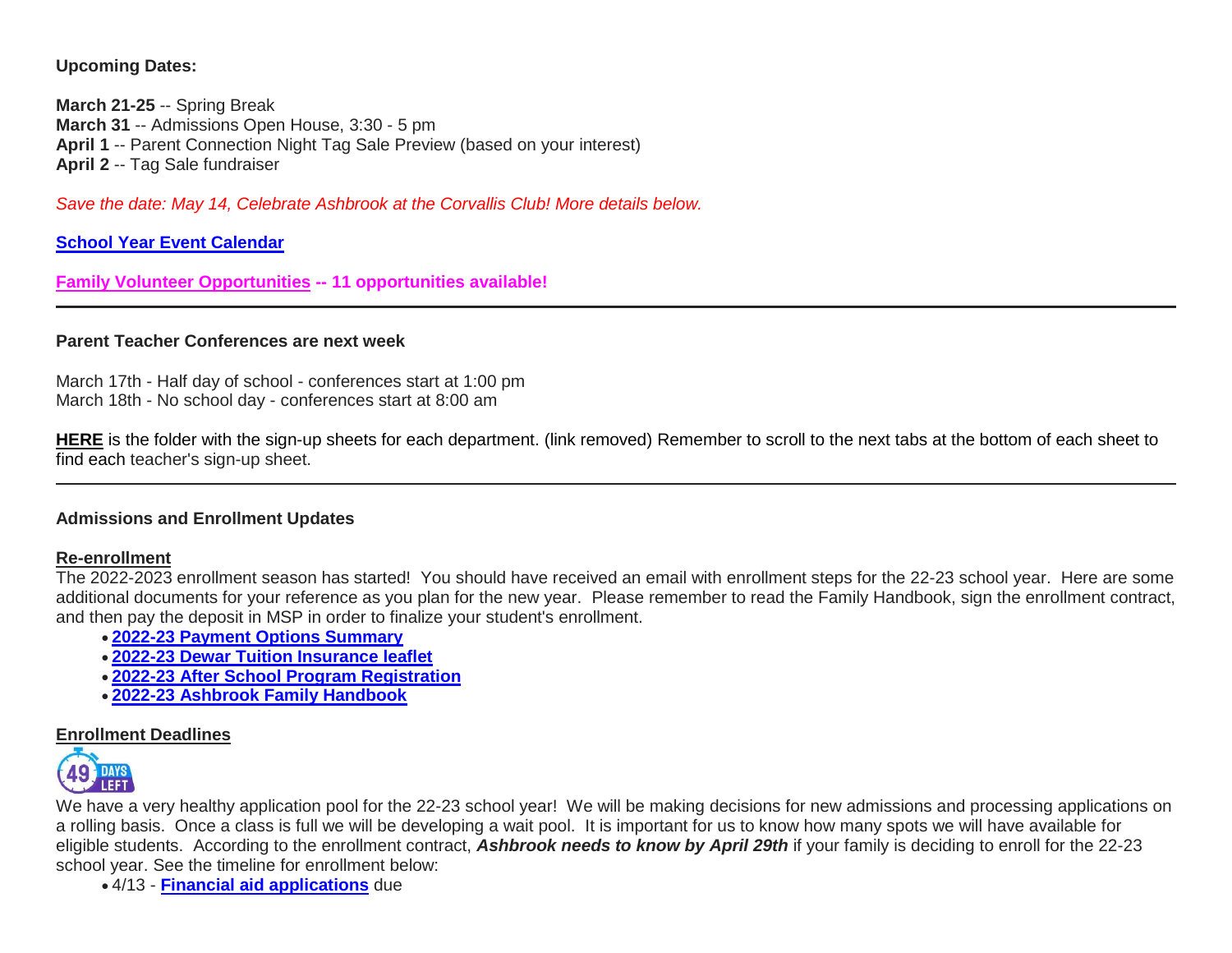- 4/22 Financial aid awarded
- 4/29 Deposit due and all changes submitted
- 6/15 Early bird discount for lump sum tuition payments due
- 6/30 Lump sum tuition payments due
- 8/2 10-month payment plan begins

# **Admissions Resources**

If you know someone who could benefit, please pass these resources along:

- December Admission Event: 12/7 slideshow, **[The Arts as Essential Curriculum at Ashbrook School](http://link.mystudentsprogress.com/ls/click?upn=VpBe6Z9t6RkEC4qAoQCertKzhjEDinKc0CfI3IvbCQdAUGivbUo1ZPD28lUVkIpyGu-2F3iyG4XxBZqKyx0zVEQbqdNmInL0lGt-2FSwwTpFjpXb1cd7PE4kL-2F96nplm-2FTn3GzVE_1PndbFfBoQGSZbxwXHHEexw3B2F0fG-2BUmuXm6a-2BX-2BzvEP6uN6HuivDfq6Rfq-2FMUBN0VD3TCW6EtWrSJWwB4aHfMyblr7LROHuzB1UkxP3Nat-2FbaAy4cRZSf6R8KS2I0kmoGduehbnZlymylGgLxz9YTaFExii8o-2BBIYALbfB20RavQ1LGwaWQWZB4hBF-2FQCN9Cye4LHvHPQEHf4B1mVdcr1gIleqC2qGm-2BWGWkul0xDPQ3EvV5gtDOkyDsND1hdFw2FaZYF0S-2BKBo6qVFjbTdWrkIkEWO2A4sHBxt0laIEjCOFdoSlHDAnoSLTp4VFSlQmLDrJzuylp4yj1mGi2scwSGUSRyN88sFmp1RPyv-2FDhge7oy6H27Baln25xnWCSYu4hJRbTelSDBQg6sYAsUN0h5cCVieB3vbnuqEBREt4nOxYFtn6VHgp76RvVtJrzV)**
- January Admission Event: 1/19 video, **[Ashbrook's Beginning and Lower School Experience: an Excellent Education is Built on a](http://link.mystudentsprogress.com/ls/click?upn=VpBe6Z9t6RkEC4qAoQCertKzhjEDinKc0CfI3IvbCQcj-2FMXFM42TVH6rCD0ujHzqWqw-2BuBJp3PwgDrJbc3MENop-2F4KTzDhISrUM0n5UnrJQ-2Fe1MM7jG-2BVXvLYzStIms8f86m_1PndbFfBoQGSZbxwXHHEexw3B2F0fG-2BUmuXm6a-2BX-2BzvEP6uN6HuivDfq6Rfq-2FMUBN0VD3TCW6EtWrSJWwB4aHZWzoFJIgpA-2BKflvRECvFA0C8sN5TtJGxm6MDeWxfbeZuBSUC-2BMf9jMZMoAVyH-2FrZmf-2Bhr8ldpW1Q9HVD-2BkBL9MjHsCL4aVk1lXpSmLu4bCTzLY9EPWrGwgV8G2LEoRys-2F3fLY6GHImnGGvlBdV6zfPin2i0bAAKHtKIgeyv9UOUFPlJe75MFeu9trV2GJJvyQKniymZ7jVXwrhdqLwnmbt4jyWWmKVZj82nOr0vp3Jj3DBVcciD3rNUHaIZwLm7cL4ds7STMYNzCLtkcNJ4o8TwjOiqFj0XBY1Jf16IZQq9ayTquGYBjVT1vRalUmo8lbudww-2BwG7aLlCy3mkNYF111KqXr42C2JwJt0Q-2Bv7oyS)  [Strong Foundation](http://link.mystudentsprogress.com/ls/click?upn=VpBe6Z9t6RkEC4qAoQCertKzhjEDinKc0CfI3IvbCQcj-2FMXFM42TVH6rCD0ujHzqWqw-2BuBJp3PwgDrJbc3MENop-2F4KTzDhISrUM0n5UnrJQ-2Fe1MM7jG-2BVXvLYzStIms8f86m_1PndbFfBoQGSZbxwXHHEexw3B2F0fG-2BUmuXm6a-2BX-2BzvEP6uN6HuivDfq6Rfq-2FMUBN0VD3TCW6EtWrSJWwB4aHZWzoFJIgpA-2BKflvRECvFA0C8sN5TtJGxm6MDeWxfbeZuBSUC-2BMf9jMZMoAVyH-2FrZmf-2Bhr8ldpW1Q9HVD-2BkBL9MjHsCL4aVk1lXpSmLu4bCTzLY9EPWrGwgV8G2LEoRys-2F3fLY6GHImnGGvlBdV6zfPin2i0bAAKHtKIgeyv9UOUFPlJe75MFeu9trV2GJJvyQKniymZ7jVXwrhdqLwnmbt4jyWWmKVZj82nOr0vp3Jj3DBVcciD3rNUHaIZwLm7cL4ds7STMYNzCLtkcNJ4o8TwjOiqFj0XBY1Jf16IZQq9ayTquGYBjVT1vRalUmo8lbudww-2BwG7aLlCy3mkNYF111KqXr42C2JwJt0Q-2Bv7oyS)**
- February Admission Event: 2/10 video, **[Math/Science Education at Ashbrook: Lifting Up the Bottom vs. Pushing Down the Top](http://link.mystudentsprogress.com/ls/click?upn=VpBe6Z9t6RkEC4qAoQCertKzhjEDinKc0CfI3IvbCQcWMZhEmzIOaoE1rrVAI5L8ZO7XS8Tv5hSiIMalu6EJjCDUJP7moAVnS2AEJdBcw2I-3DPvFF_1PndbFfBoQGSZbxwXHHEexw3B2F0fG-2BUmuXm6a-2BX-2BzvEP6uN6HuivDfq6Rfq-2FMUBN0VD3TCW6EtWrSJWwB4aHYoIelCKSqZGsn2sR6y2Pa0-2Bsb0PtTOVB4sELddadRo2fEhDHkJYRqzcbj7Ff5wWvfM4pjjFcVCWsjFB5qVLFbSig-2F-2FC9fz2kfuEmgtmLFbICA4TVif-2FYhgtIMlG80Z88oqZQ8hvrUETq1qYKYZWntULu0UysmNoWtk-2FUO-2BK1V-2Fmuul5bCGyUFg24DNH42du4RUGFZAIMOALlanK-2FGV1LLN4LXJ5rYKd8cVfnb3s3w-2F-2B43W-2FflNmXGsn7RHO6j54u-2BEgX0JiwQi6RuIKlZcol3nGuI7bVwunNJy9ms7oW0XSUCFOIUy2OyVrgTAFKpDlgKaoR1zFoK6LYqgml-2BUyDlibm5McKB9rK2RHLu7rGQKL)**
- A Second February Admission Event: 2/24 video, **[Humanities, Foreign Language, and Physical Education at Ashbrook School](http://link.mystudentsprogress.com/ls/click?upn=VpBe6Z9t6RkEC4qAoQCertKzhjEDinKc0CfI3IvbCQdVZVTEFOlGsKYGq77MfEdURJQ6o-2BD42HfofdXXBWp4osH367C5cJyuKmzLhDFL5tL7ffHADe0ya5yyn-2BNlingbdHzo_1PndbFfBoQGSZbxwXHHEexw3B2F0fG-2BUmuXm6a-2BX-2BzvEP6uN6HuivDfq6Rfq-2FMUBN0VD3TCW6EtWrSJWwB4aHVMOwp3QWeSk79k6MfkJUcxE2kMTsH08RUZzYUqJsFMSaftfnPsqW1DHMed6-2Fri-2BGO-2FRm5i2llzaJtIQZsPHejFxLrYzqDAX81M4TM43jT3dBLz9GBp-2Bhq8-2BI3YnbVyZotHFYb5TrsSiWSp3aULkL4w7ZjyXuUWaxwoqpBu2zLcbfUOYw6emb9nK4kLLMGjk6rNyJKK49ZG0isKuZm-2Bq5d0Fsbdg7tOAwtT4FhzD85usCpx5YxdyQUvMiJIBCfKZEfzfolocWdUBGDiwne-2FgtsLCuTcN6bdROVzPUhDqySjL8HL8tagWX4UhHBMtZvw1ZZXPRMthFDEiFp9t-2BxGRdoY6m5m4qZyKqZC1vlXF-2FaeG)**

**Congratulations to Kai Yamashita for placing 2nd in the Oregon State Mathcounts Competition! Kai will advance to the National Mathcounts Competition to be held in Washington D.C. on the weekend of May 7-8. Way to go Kai!**

# **Summer Program Teaser**

Ashbrook will be offering the most comprehensive Explore Summer! catalog of classes ever! These classes will be available to ALL students, including those not currently enrolled at Ashbrook.

Our Youngest Explorers program (formerly Summer Camp) is for students currently in Preschool through 2nd grade. There will be a different focus every other week starting July 11 and running through August 19. The program is offered as individual weeks or an entire 6-week program and is covered under our Certified Child Care licensing.

The rest of our Explore Summer! program will offer a variety of classes, some for students currently in grades 3 through 5, others for middle schoolers only, from July 11 through August 12. Classes are one week in length unless otherwise noted. The list:

- Explore Corvallis Hikes for students rising to 4th through 9th grades
- Explore Tasty for students rising to 3rd through 5th grades
- Model United Nations: an Introduction for students rising to 5th through 7th grades
- Softball Camp for students rising to 3rd through 5th grades
- Chinese Culture Youth Summer Camp for students rising to Kindergarten through 4th grade and students rising to 5th through 10th grade
- Mask Workshop for students rising to 4th through 8th grades
- Technical Theater and Video Workshop for students rising to 6th through 9th grades
- Sizzling Summer Science for students rising to 6th through 9th grades
- AI Adventurers for student rising to 2nd through 5th grades (in cooperation with Inspirit AI)
- 2-week Competitive Math Boot Camp for students rising to 5th through 8th grades (weeks not consecutive)
- 2-week Middle School Band Camp for students rising to 6th through 9th grades with at least one year of band experience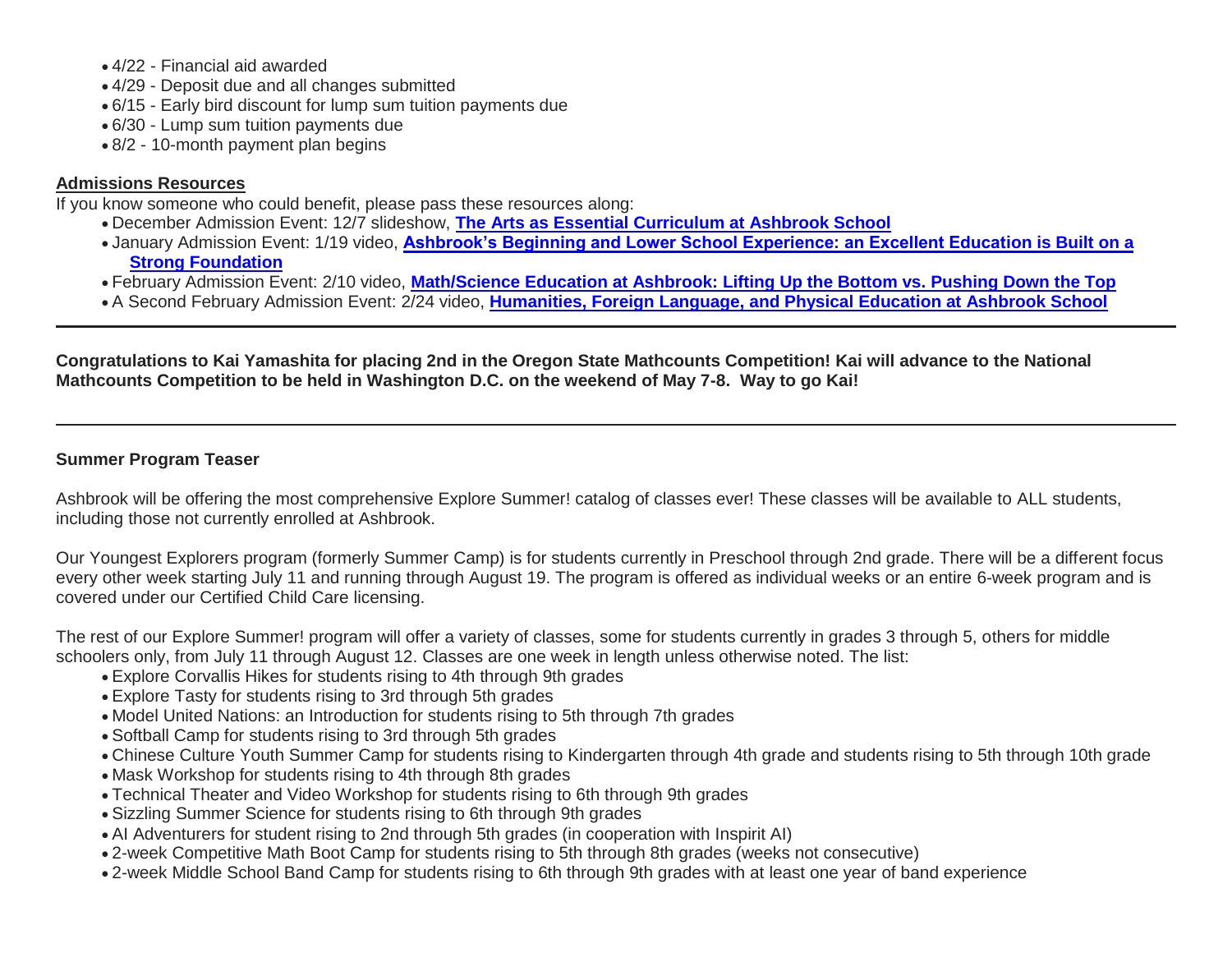- 2-week AI Pioneers for student rising to 6th through 8th grade (in cooperation with Inspirit AI)
- Writing Workshop for students rising to 5th through 6th grades and 7th through 9th grades (choose 1, 2, 3, or 4 weeks)

A full schedule with descriptions and specific dates will be available on the Ashbrook website next week and a link will be in next week's Compass.

#### **Parent Connection Nights are back!**

Do you want to have a Parent Connection Night on Friday, April 1, to preview the Tag Sale fundraiser? You would not be able to purchase items, but you'll have the first peek at the fantastic items for sale at bargain prices. Indicate your interest on **THIS FORM** (link removed) and we'll schedule the event if there is enough interest.

We have confirmed a Parent Connection Night for April 28 at Spiritopia! Board of Trustee member and Spiritopia co-owner Lori Tully is inviting up to 30 Ashbrook community members to have a free private tour and tasting at the Spiritopia Tasting Room. Spiritopia is an innovative, award-winning craft distillery and winery located in North Corvallis. They source the finest ingredients (100% natural, organic where feasible) and use their knowledge of chemistry to ferment and distill the best tasting whiskeys, brandy, liqueurs and aperitif wines. All attendees must be 21 and over. Reserve your spot on **THIS FORM.** (link removed)

# **Save the Date for the Celebrate Ashbrook Fundraising Dinner, May 14**

We are excited to announce that the reimagined, revamped Celebrate Ashbrook fundraising event is all about our current theme of Explore Extraordinary! This "cocktail attire" event at the Corvallis Club is a dinner with a special guest of honor speaker--Ashbrook alumnus Sean Hixon! Sean is the **[current featured alumnus on our website](http://link.mystudentsprogress.com/ls/click?upn=5XDbAd9r0ovG7GZusFBG8PaUF78UqItDelTGdwk7Y5YVHPL1lqCP2oHiaZtUu1dl8h9o_1PndbFfBoQGSZbxwXHHEexw3B2F0fG-2BUmuXm6a-2BX-2BzvEP6uN6HuivDfq6Rfq-2FMUBN0VD3TCW6EtWrSJWwB4aHdo7ZmhsL-2FnMlo150JXgJI0Sy3w9PIBNk4Eqvi8v02UVL5LMLa7hv-2FY6HSp2-2Fa0QT9E6LCOso5O2yXV9dzqIhVL10ojagHaqvmKtNciE3Wm1dk7uhi6-2Fm0sxilyq7PDc3yrk87yNdtIstBOx0A6TJSzQi9AXORDbP9LI92rGESWtLavCtpErOCqGz58mcMDzCEGD3wLkG3FokDHRYFKm-2BejH3-2BGrWGW2tdpVrrxxXceZStWfukRzSZmqoVP2r-2BCUv3lrlHt6P4emTJjpxHBnXZFU6fqZxDWkafbWz-2FsXyn-2FmnHkciZzqTi-2BG8nybYfGGRZTLm056xY1zU-2FL8gDwp44tbD9s9iQY70wjEB-2BgRnmmw)** and he will be speaking about his adventures and explorations to Easter Island, Madagascar, Germany, and beyond. Tickets are \$175 per person, which includes appetizers, a plated dinner, dessert, and 2 drink tickets. More details and a reservation form will be coming soon, but you will NOT want to miss this gala shindig!

## **Pictures from last night's Middle School Concert**





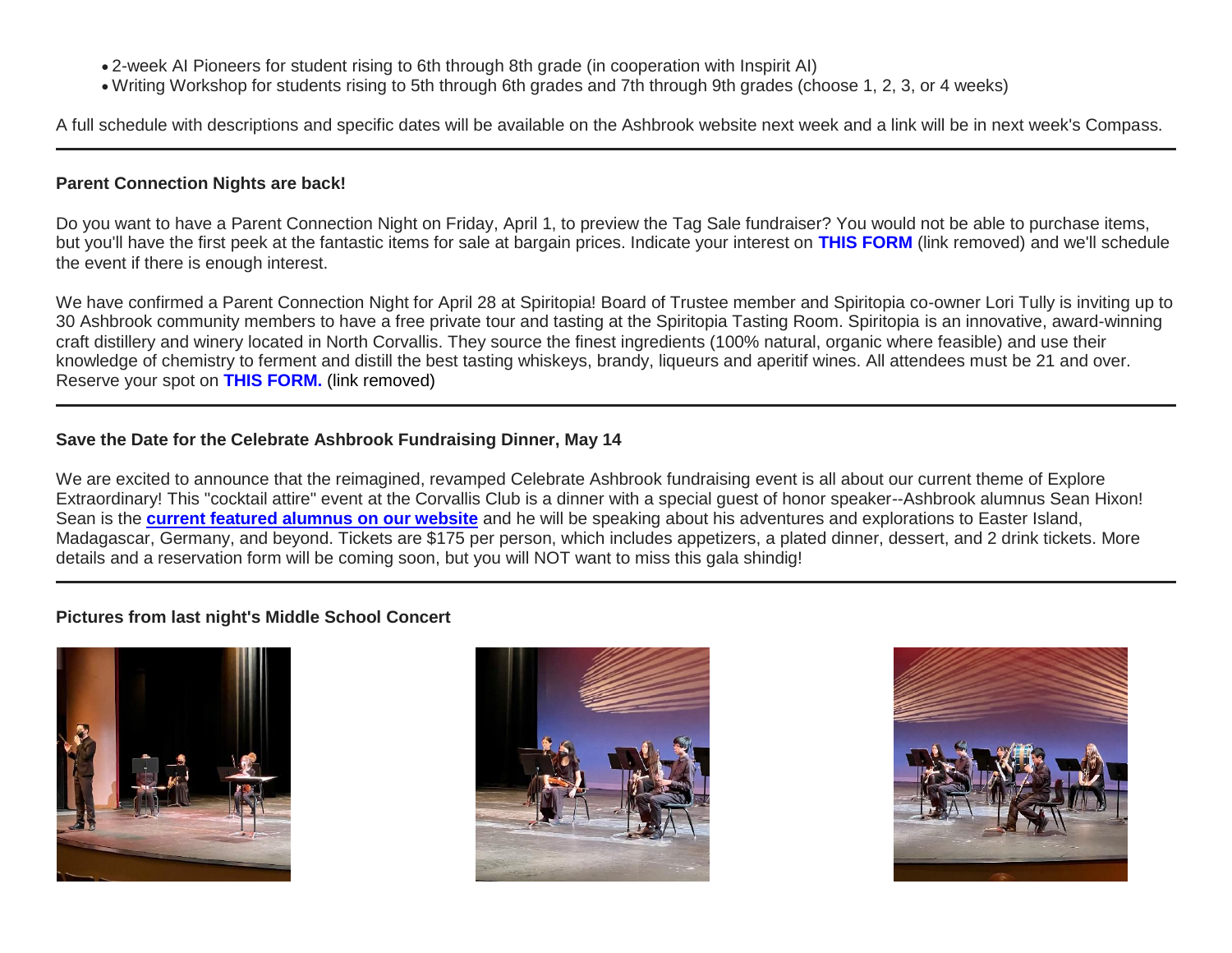#### **Dress Code Reminder**

As we head into warmer weather this Spring, please review [the school's dress code](http://link.mystudentsprogress.com/ls/click?upn=n7jYKe39nC4PrVAw2BzaOolgU5XUleaJ61qfvNJxTW3uoi8RFzNYUfSc1qXdqajA34djZWrxIBJBxzp2whbybvqIYp3dDOkCDgKesziBdCksmcRiwoZDO8Y-2B5mqJ1mwoj-2FyrjlP7VBTNcQLiy4jyaA-3D-3D_F_g_1PndbFfBoQGSZbxwXHHEexw3B2F0fG-2BUmuXm6a-2BX-2BzvEP6uN6HuivDfq6Rfq-2FMUBN0VD3TCW6EtWrSJWwB4aHRMpf0iyIEjgJhY6zuyvDhcTX8DR8-2BrZ-2BxMJq-2FsSo95mDExTX34SYGtBDE-2FUZyARAm-2Bmv15O04NicUWaaYF4jOxorWsQYUouF-2FVrSrkVV1Zi-2FuFAimS88bcV4jKiuHO0CZq9eJZvj-2FV-2BQdagduNGyYmASEnjlbTKQZsiMA3oKAd5hFZk8P-2Fy-2FTTsizlYtpL1-2BlFgckhW8WYhuCEU1wQpfsiCYCHL3cdVgB2ZMI28-2BmpVuL90Ie-2FJ-2BJiPQIaP83I8Yo7cx8gpIM3rt-2BH-2BZ88vx7Jif9h4QMU2zb59eDXTNmqPjTPC6Yczjh567LbQ24zpuvdffXrGjrArVDmgVTnPUVg0tQFhj8iGYtyg5j9FUosT) with your student. It may be time to shop if your student has grown over the winter, so contact Miss Rachael in the office if you want to browse the clothing racks at school.

Also, when we have no school on Fridays, dress code is still expected on Thursdays.

#### **It's not too late to donate items or volunteer for the Tag Sale Fundraiser April 2!**

If you still have items to donate for the upcoming Tag Sale fundraiser, there is still time! A collection table will be just inside the front door of the school during Parent Teacher Conferences. Parent volunteer Michelle Ryan needs volunteers to help set-up Friday, April 1 and during the sale on Saturday, April 2. Please visit **THIS FORM** to indicate your interest in volunteering. (link removed)

## **Staffing Updates, with a special message from Mr. Patane`**

*Dear Ashbrook parents,*

*This is your Chef speaking (or writing...). I would like to take a moment to remind you all that our kitchen is currently looking for a part-time assistant*  to start the next school year 2022-23. The assistant will work alongside the chef (which would be me...) setting up the hot and cold line, serving the *students during lunch time and cleaning afterwards. Very easy job, just a few hours a day and you could keep an eye on your student, making sure he/she eats the daily vegetables!!*

*Also, you would have access to some great benefits, which include an amazing tuition discount (50%!!!), free lunch for you and your student, and the opportunity to take lunch leftovers home. Music will be provided; fun and a good time are guaranteed!! And we do not require you to wear a hairnet!! How cool is that?!*

*If this sounds interesting, I would encourage you to apply for this position as soon as possible and don't hesitate to contact me may you have any questions or concerns about this position.*

*Looking forward to hearing from you!*

*Fabio Patane`*

Our current job postings:

- **First Grade [Teacher](http://link.mystudentsprogress.com/ls/click?upn=flJ18ETPhCbNgmfSZO-2FamzYtOTBVcI9OPqDnIkqnt5Qmq6a4rOASMgt1ALGncL3otbxa1MDLbNrQl3ChqJI2RQ-3D-3DMi7C_1PndbFfBoQGSZbxwXHHEexw3B2F0fG-2BUmuXm6a-2BX-2BzvEP6uN6HuivDfq6Rfq-2FMUBN0VD3TCW6EtWrSJWwB4aHb-2BeSNs9iMWxqgfq0G-2BcjS2EBMHspw-2FgQ3k2orJ3lyeDjq6TBPLxdcI8GLTAl0L4fLLosjbbM-2FCCR4KCiqoxTBf3dMB8TM3yIMEuO1UW4T1Lur2d-2FUSce22u-2BYF5WTI5Ixp4icCwpu8tfp4q3cmU95uisTabbBIN9ENS1t7xTtO5E3HEy35oiViwGjldZAN2499GwpmsIo69w35wmupTF-2BKDQ-2BYpFTckYcsRD34aOpJRPZ7UZz-2B6toUsJMuaUylJ8agfNQuGrysCGa7t15nHX8-2BjDf8GUgWLjXXIglOlbF10NNcU-2BYAkC6eAYX0G4C2oEdIgW2Em4DaKqHE9VWLxAJyejZSyzVXo0YBUumofXTQc)**
- **Theater Arts [Specialist](http://link.mystudentsprogress.com/ls/click?upn=flJ18ETPhCbNgmfSZO-2FamzYtOTBVcI9OPqDnIkqnt5Qmq6a4rOASMgt1ALGncL3oz7LQmF5oMWSMYrnzALmVXg-3D-3Df9Ep_1PndbFfBoQGSZbxwXHHEexw3B2F0fG-2BUmuXm6a-2BX-2BzvEP6uN6HuivDfq6Rfq-2FMUBN0VD3TCW6EtWrSJWwB4aHdtCf1hcctfYcoGvTU0WBIpkfmqtb-2FnXSYokThgDJvcCOECRSpPAl1arI3Qovew1U-2BbBAjw-2FIuv3seH-2F03g4APUTh7H4ohafF4ifY14NiIu2nAxuSQGUMRdUfLZ6KZFXNNnldCD6GLCjSF101Vq8sUBzeXsVAjbdc8t7dfax5B5YJSOd-2FgFPFBo-2BdyILOj5cZr1-2B-2BtPQ-2Fk-2BmHE7j3jBv9RtOqaRaOSWb4Mk8bk7PwJnZnn1tRmUT7mHQx-2B2t4jh76IAs194ZA7ALIe7idBMpwGbKQY46j5LUzuKLGvhgAoJSXmV-2B18OKMMAMsPX-2B3a4HHSzTvTEzuArlfia0K2jYDjU1zwxzA9yDEQ9QUGXJytC8)**
- **Summer Program [Assistant](http://link.mystudentsprogress.com/ls/click?upn=flJ18ETPhCbNgmfSZO-2FamzYtOTBVcI9OPqDnIkqnt5Qmq6a4rOASMgt1ALGncL3oadflgrTWmU2BE-2FAco-2BFRdQ-3D-3DwSOx_1PndbFfBoQGSZbxwXHHEexw3B2F0fG-2BUmuXm6a-2BX-2BzvEP6uN6HuivDfq6Rfq-2FMUBN0VD3TCW6EtWrSJWwB4aHdW5XNNBm-2F9GShOFQOdTsutmreyiIIH0ZJa3eHENCfXE2nAIZoIUKMkM5cjr73kLIEvoNU0idGKAEDXz9LbjW89bfyKO44jRSVVK5R97wP9B77e9pjrrlb1vzX3zfeIwFtpqfVZaBySOvAjMMEeVjQava5MLNQRxQcHD-2BGZ51jiRNhyhLryOUPkHqqWytvnqLqHPywtajz3z0ryVPUgWbhULoCaN39PLfMcwOPUlOgzEkTxydLg08ZSVWiNvo6LnZNSDvjaW5hXBFoDZTLqRJ3hhIamYg5doghPbjOBc-2BKCLJuH93yHwJWET-2FYzM-2FIzhq9E4vlYcAWUiUH0lFmKoi9W3t4zB6nBqZN1y7IUKp-2BpB) Teacher**
- **[Kitchen Assistant](http://link.mystudentsprogress.com/ls/click?upn=flJ18ETPhCbNgmfSZO-2FamzYtOTBVcI9OPqDnIkqnt5Qmq6a4rOASMgt1ALGncL3oOpSIKt7kSMJ72kKajhl-2FZw-3D-3D7mMl_1PndbFfBoQGSZbxwXHHEexw3B2F0fG-2BUmuXm6a-2BX-2BzvEP6uN6HuivDfq6Rfq-2FMUBN0VD3TCW6EtWrSJWwB4aHWamUTEAf5xISTaCzYcS9Nh6fbMCoQQobQ0B8emr-2BVF3GTEOzdBPE7ZBXxm79wafQjvgjH2oqAddvq32Xp18UqnnBk-2B4hd-2BjrxIzJfn7g4IezJk5dwHPL3cw9QbHXJVs9YuSiex17I0RxrPu1PpjddnrCsjD-2Bf30kg8T63geP-2BeQ-2F3yIg03sWPK9RoSfNeaWurXF5tsutnUMICjLVG1uHP7SCiX7Xe-2F-2BOuK22qa4tzJEq-2FNXxgWHTN-2FCI3rqmQvETE8ZozjWv3dp4r8eTZH2MGqha4EA-2FKfeClFNsFGDS3J88PwNI0QkZi0tyeqMMs8SNjvGv2SUbGzT6At33gH3QIo8I87M-2Bm4wUsuLRCFb72NB)** (As mentioned above, parents of current students encouraged to apply to work alongside Chef Fabio Patanè and receive 50% tuition discount.)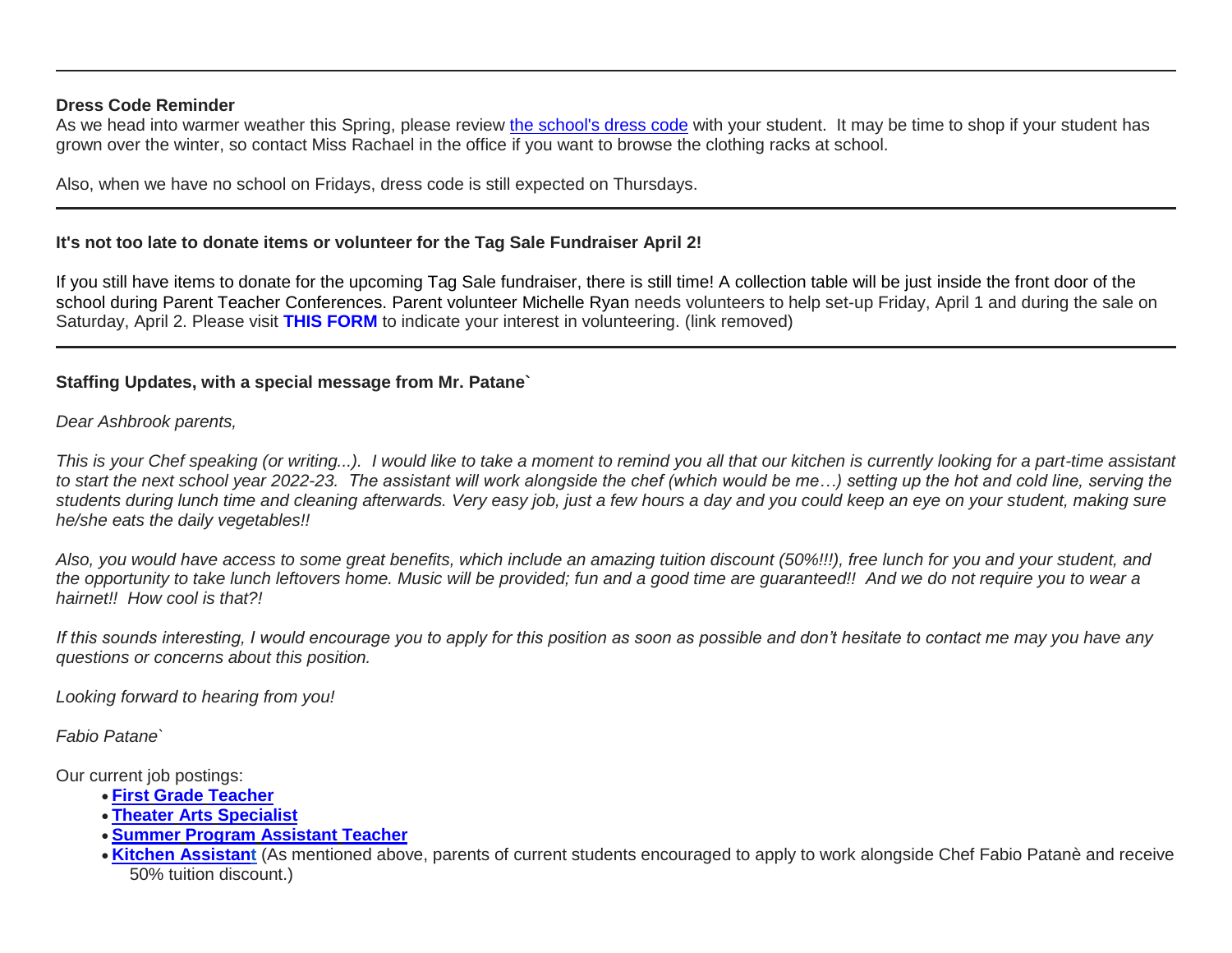#### **Pictures from Stage Make-up and Actor's Studio classes**



#### **Don't forget to order your 2021-2022 Yearbooks!**

Go to [ybpay.lifetouch.com](http://link.mystudentsprogress.com/ls/click?upn=n7jYKe39nC4PrVAw2BzaOolgU5XUleaJ61qfvNJxTW3RsoduBkSm-2FnTJYVlYqPt6RvWTU8useHK6X6zlFg-2Ft96TFIX-2BrRcLxuiSxAKc3STU-3DnCSS_1PndbFfBoQGSZbxwXHHEexw3B2F0fG-2BUmuXm6a-2BX-2BzvEP6uN6HuivDfq6Rfq-2FMUBN0VD3TCW6EtWrSJWwB4aHQSUlbTC-2FM2hc7Y8BQk12bsZTEj7ixaNLsrzvBOrzDc4KNYa2x6damUM8uPO4Jn9e-2FBosw8mx4IA7UlzWmgf-2FDlb3g4xZVcL2zo9mZISVRmQhiyHdpEpkdBn5s00iHAcRbnA8haK68HkKygPvT39R5Vf7k3qDKBXDR-2Fh-2Bkw6fVJUF1wTu42qjxJz5QGFO60IxxHEgQODWb2eYO8Krpzg-2F7B-2B-2B08J4NcKSa1l-2FULmYTzC5l03BXlD0XSd6hmG94e2ROvPzX-2BnDYlgdm48hduxU-2BBhWQ6ZrsaV11yDUUx9eVE2qRtjIWtdIx8XwL6YDTcVSJwpPeBhPvyJUCNbRonI49BY1jiFeHlnUAIe2ZHKGyFy) and search by school or use our code: 12883622 to place your order. All orders need to be made by April 8th.

#### *Still relevant*



**Doc's Explore Everywhere Campaign --** Great thanks to everyone who has participated! As a result, Doc will contribute \$525 to the Explorers Fund! If you have not yet participated, there are 8 bumper magnets on the coffee table in the main office and 1 more sign (by the entrance to the school) remaining! One last chance for nine more lucky Explorers to participate!

**Explorer's Fund** -- The Explorers Fund drive is still going strong! The Board of Trustees and an anonymous donor pledged \$50,000 in matching funds, and we are close to meeting our full challenge goal! Click **[HERE](http://link.mystudentsprogress.com/ls/click?upn=5XDbAd9r0ovG7GZusFBG8PaUF78UqItDelTGdwk7Y5YuTzHCPAjU3puEFCesf3czmLI6pjYvXrYopLnNSPnw-2Fg-3D-3DLC-L_1PndbFfBoQGSZbxwXHHEexw3B2F0fG-2BUmuXm6a-2BX-2BzvEP6uN6HuivDfq6Rfq-2FMUBN0VD3TCW6EtWrSJWwB4aHYctj83MpDkGxz1tbAps81dWLzNxAsRPJ4RKQ-2FxblBFH8WFQJCdVo9TlkkGF8KjLCbouSWFG3nBluaB7P1gAJCY2xf4l4gGUcRaq0YhdgOuOM7PwQ6k7cQcqh7XvdBJbPkyXp2FPjiglhdKXhHlB-2F4UKmsVvn-2F-2B1184N63lAtveUSdE2Ea4P8894mFYyJVGP9MuKjdz655k7LZz9yRAMQOIToHMq17uex0NF-2FUxqpPatuqf2uiuyMauy6gC1NlqAgovdfECdYGUqKvkpE4n-2FXfEGqupv8RN5bJQwOqif9iHTCgcEZPhR0vtS65L9C-2FfK9UfmA0ADH-2F4qwMQerOKs3PX3G2MkmosVW6ZaTSRINJPD)** to be taken directly to the Explorers Fund page where you can donate via a credit card or EFT/ACH. (Tax ID #93-1131186)

**Parent Wishlist** -- It's not too late to add your hopes and dreams for Ashbrook's future! Please use **this spreadsheet** to indicate ANY "wishlist" items you would like to see at Ashbrook. (link removed)

**Apply now for a PTO Spring Mini-Grant** -- The spring mini-grant applications are due March 18. Click **[HERE](http://link.mystudentsprogress.com/ls/click?upn=n7jYKe39nC4PrVAw2BzaOolgU5XUleaJ61qfvNJxTW3uoi8RFzNYUfSc1qXdqajA34djZWrxIBJBxzp2whbybvqIYp3dDOkCDgKesziBdClenDsTc-2FUGtZuJNxIh5RAijA4c-2FxLDZKxjmas3d9mUCg2OGUEiTYCsalquiRQy9vw-3DfsEn_1PndbFfBoQGSZbxwXHHEexw3B2F0fG-2BUmuXm6a-2BX-2BzvEP6uN6HuivDfq6Rfq-2FMUBN0VD3TCW6EtWrSJWwB4aHQxtsAgMKUj7NQH421-2BqKnGbu6r4e7NSaQjBdZBvIu3djfx8wgQ54oPlW6dicmMy53s0AcjFvgKxlXavXXGMfNaR71le5GgyNtaTJy18yGvREfKt6sbZFTJ1osNyjN9TLaxfeTL5Yt-2FPik-2B3IENtHPlHrwsz81xqUF9eKNz4odOknBIFDI2jr8-2FoY5d7z7YPLCgfiVTKRZGNynyymZfnzueW1gC8Ydyi6-2FSqMZwi-2FBG5CBc1xLI-2FYGyoQ0guM-2F7pj5lAuSZ4y7nlCES9dxAMZmcGEywVf6uERddrzKNT0yX4RzjQFwe2Qz92NfjVYJapGlzoCwB-2BRmi1fhmc2jTWt5xwkpTkMYE0DQgrMfnVqsm-2F)** to download the application form with more information on activities/resources that are eligible with guidelines for funding. Send questions to Krista Lindberg or Jennifer Chang.

**Family Referral Stipend** -- If we end up enrolling a new Explorer family you refer to our school, you will earn a \$100 referral stipend.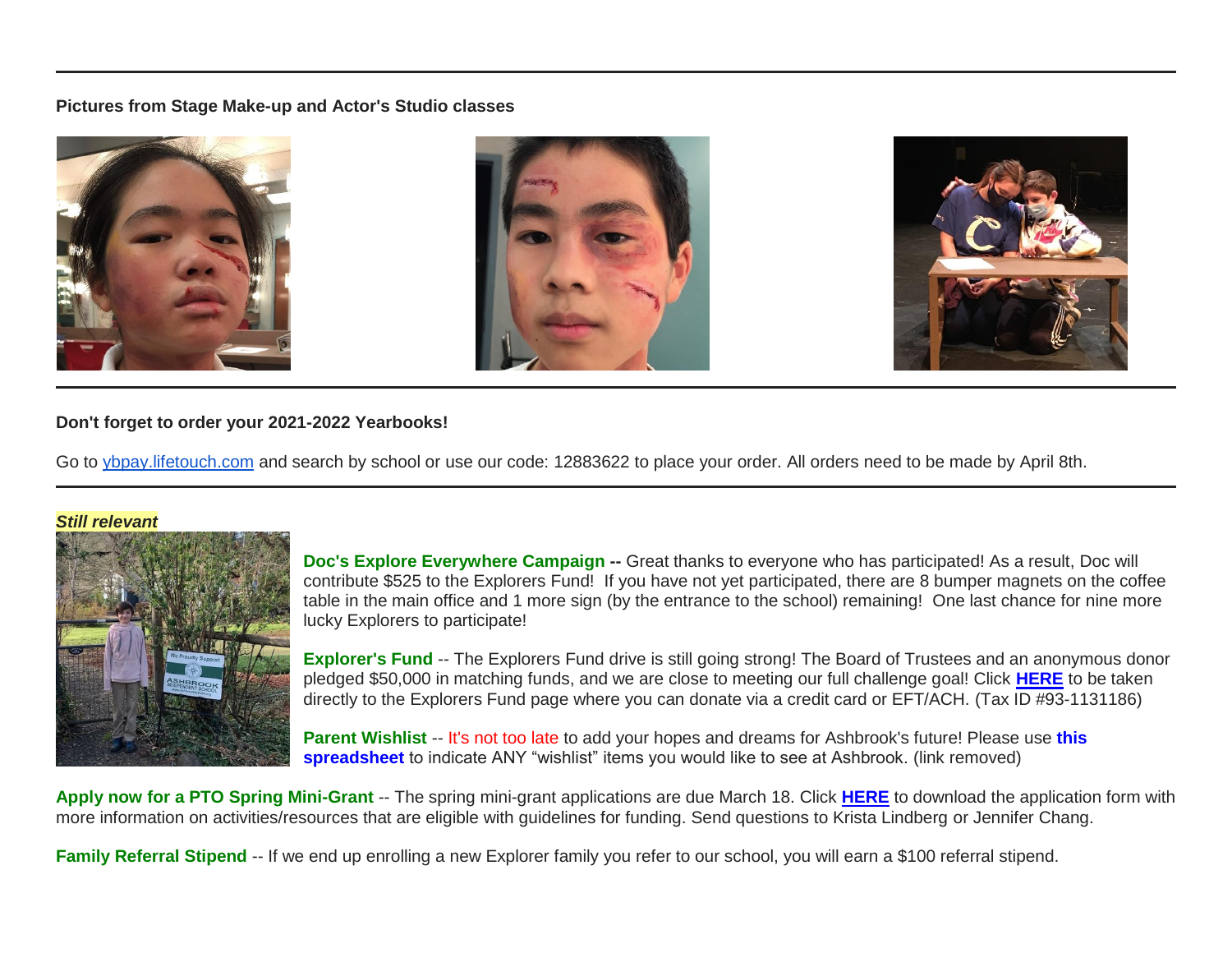**Ashbrook Adult Ambassadors** -- We have 4 Ambassadors on our website **[HERE](http://link.mystudentsprogress.com/ls/click?upn=5XDbAd9r0ovG7GZusFBG8PaUF78UqItDelTGdwk7Y5avyNmvH-2F-2BAj2asxP-2B-2BAJiKXbDbngZWh42DNvOHgc5oAw-3D-3D--zZ_1PndbFfBoQGSZbxwXHHEexw3B2F0fG-2BUmuXm6a-2BX-2BzvEP6uN6HuivDfq6Rfq-2FMUBN0VD3TCW6EtWrSJWwB4aHYDFO51u4YLLZmFxmd7XykdXK65HceiHbIM5v1HbqzhquobplCNutrdGIYtPDpGBkJvgUhlBLMbJKT6fMBaPZKKrNPaPbWa3J6kmeVJQhzOuu1Nul48eLrs5GGg6-2BpkZzxa6Tcs8zOveZC3EcfM3HVo-2BswlMoBf0rRM704nmpkw7M6XtQueSSWOeo-2BL5D0SUYGGlE-2BiC-2FDWicptnyKhm3RwOtxOlfRVxgO00p-2FA2Z3NuzWANYdqOu7EpkHupwLzVYT3Q7eP8XLIAFxHvqHzQGxNgjkI6mH9MymXVTJzRYtcPPthjqqfcxmM9O0LAajpzIzyZLJocZXNWYwvzOHA4OHifF7kdj3NtCTmGhV0jzTwJ)**. If you are interested in corresponding via email with prospective parents regarding Ashbrook, please be in touch with Kelly Tynon.

**Parent Volunteers** - The Office needs your updated COVID card with your booster vaccine. Please email a picture of it to Miss Rachael.

#### *Beyond Ashbrook*



The Boys and Girls Club of Corvallis will be on campus during lunch on Tuesday so students to sign up for the Girl Power Summit on April 9.



Ashbrook is hosting the Parents for Education Plus Super Science Saturday on April 16. The educational staff of the Oregon Museum of Science and Industry (OMSI) will be coming to Corvallis to offer an exciting variety of classes for K-6th grade children. This event is brought to you by Parents for Education Plus (PE+), a volunteer-run, non-profit organization in Corvallis. Visit ParentsForEducationPlus.org for more information or to register your child.

Save the Date! Corvallis Rotary After 5 presents: The Benton County Written Spelling Bee at the Boys & Girls Club on Saturday, May 21. Any student in grades 1-12 in Benton County is eligible. More information and signup opportunities to follow at the end of March! See the link below for a website of study words: [Spelling Bee Study Words](http://link.mystudentsprogress.com/ls/click?upn=n7jYKe39nC4PrVAw2BzaOolgU5XUleaJ61qfvNJxTW2DnK0kwu-2FlViFNafmMixoQkaXAcOue78empEFdaKiiPzozwPX-2BBxIuMERm9A2QZrFE-2BP42HI-2F9r-2FvPPzecCB5SxO1o_1PndbFfBoQGSZbxwXHHEexw3B2F0fG-2BUmuXm6a-2BX-2BzvEP6uN6HuivDfq6Rfq-2FMUBN0VD3TCW6EtWrSJWwB4aHUf8rKDoo4ol5qJrMG8D-2FM6Ctwi2Zq-2BQF9a-2BmjvrwT6r9yfUAMoWLU4stkZBBCG3BXtdhohYzaMkfc4-2BQ3GkhlKS0YQSAR8V-2FTKghYmMbsFNUCpwJAdkoPPeVyk3bX1D5BBBbQ-2BelHxwZDeIrlV-2BC8ygy8L6XWfT4E7g1V8-2FBN7-2FE8nGhAzJu9C1cwjmb0g5baMgxQ9HRRZ-2BINo8HnjFPaBfmOhbEJk3-2BwtSmTAqUDJ9uaTbNDsvmaoJ4pHA8oa1xzz9BIPdH1BU975VWsL46untvorHsERfGA9GR567eojyZ978HlIag0ljqC-2BTrPiVdMXPfeuF8SDAQf04c1-2BdSBR3HWn11zWYfiWuxkNucPUk)

#### *COVID News*

COVID Masking Decision -- While it might be easy to imagine 100% agreement with the statement that the last couple of years have been challenging, this could very well be the only pandemic related thought that we can all agree on. That said, it would probably be tough to find many who are not looking forward to a return to the pre pandemic world where masks are no longer mandatory (though I may need to relearn your name once I can see your whole face!). We're almost there. Now that the state has revised the masking law to make masks optional (as of midnight tonight), **[please see Ashbrook's masking policy](http://link.mystudentsprogress.com/ls/click?upn=VpBe6Z9t6RkEC4qAoQCerkRqVNRJCi4SE2bZPjoSvlwMA-2FJb89gDn59Zo1y-2FN3t9N76UV9tvKcT9l5tOXtQivMaJJZBetf3l-2FiPBFNwKWpUMQx6bUMKgSjVRv-2BCtLsYRdiAgh0UP2K5IBL6ighVlSw-3D-3DAjJr_1PndbFfBoQGSZbxwXHHEexw3B2F0fG-2BUmuXm6a-2BX-2BzvEP6uN6HuivDfq6Rfq-2FMUBN0VD3TCW6EtWrSJWwB4aHUvCUWjmu5eTCNUYU5hF2aZ9Ab8f2P3C97c1Y0dUcqHfl6hSjo76O6by-2Bn3kOlHABMuuCHwTRn8lWP4Y6rWccaJft9htD-2BXB4RxbCa8WzZQ8ALfZNfGSD42TlmY63anFn94lANPBMjz17lBuKH-2B8cnJT0b9o3StS1g09-2BxgSnFWVe6GWgAdy-2FGLoBccL9RexiTt0uLXNRN3kMqxJBlW7Q9-2FAsSBGcpt-2FO8UPlYLnsXqBvp5rIZyEpp3lyJ7d2xfSazzYpoxxYKgQPov7mWSAldXGqAVnH2geIMslTtvLFnsad8nvGVNC9MBRE3kiLPwyAeci0zmR3N32mZXmMm5ONoVT8WddO74-2BFwP07ugrnJLg)** moving forward.